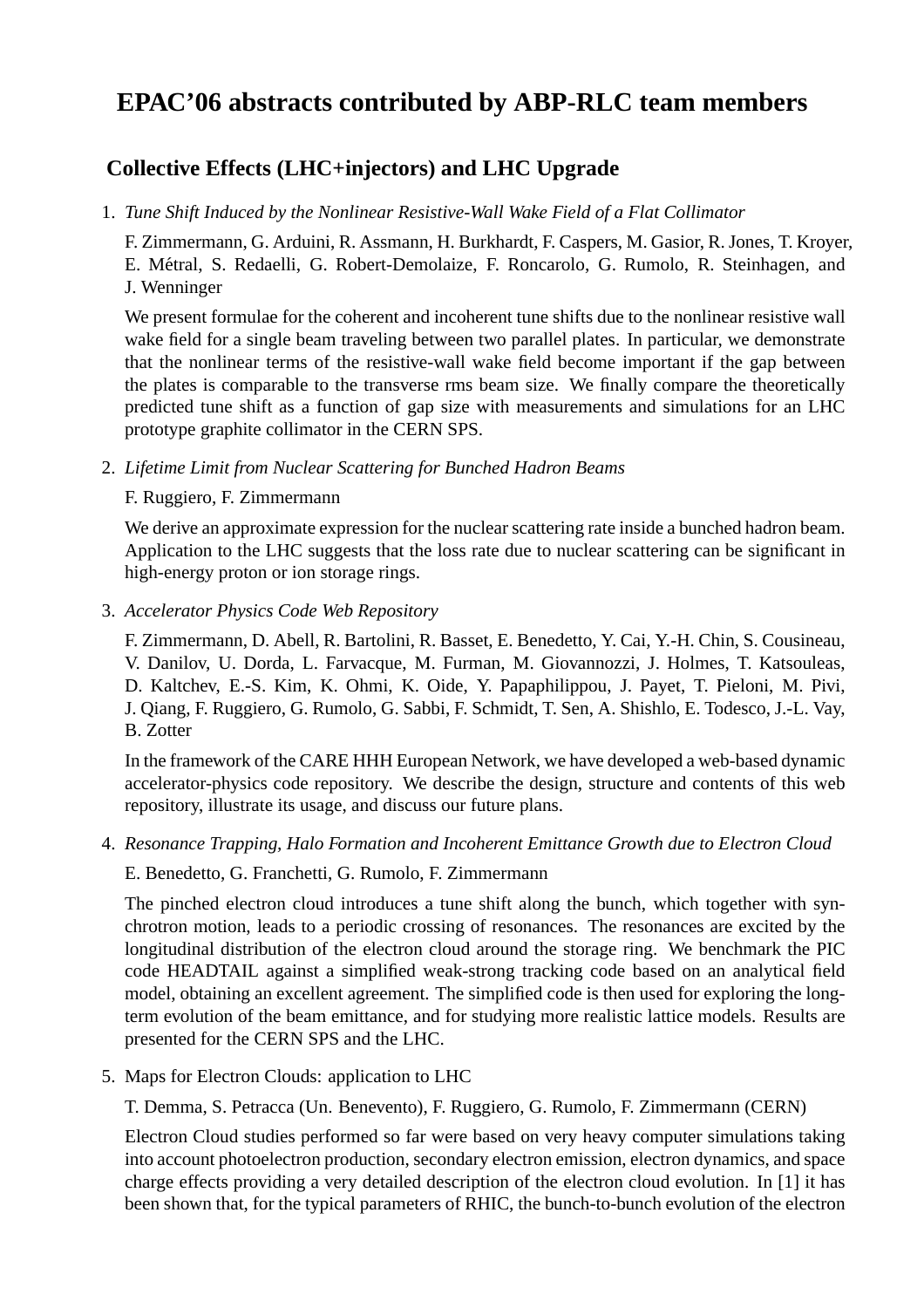cloud density can be represented by a cubic map. Simulations based on this map formalism are orders of magnitude faster than those based on usual codes. In this communication we show that the map formalism is also reliable in the range of typical LHC parameters, and discuss the dependence of the polynomial map coefficients on the physical parameters affecting the electron cloud (SEY, chamber dimensions, bunch spacing, bunch charge, etc.).

[1] U. Iriso and S. Peggs, "Maps for Electron Clouds", Phys. Rev. ST Accel. Beams **8**, 024403 (2005).

6. *Simulations of Long-Range Beam-Beam Interactions and Wire Compensation with BBTRACK*

# U. Dorda, F. Zimmermann

We present weak-strong simulation results for the effect of long-range beam-beam collisions in LHC, SPS, RHIC and DAFNE, as well as for proposed wire compensation schemes or wire experiments, respectively. In particular, we discuss details of the simulation model, instability indicators, the effectiveness of compensation, the difference between nominal and PACMAN bunches for the LHC, beam experiments, and wire tolerances. The simulations are performed with the new code BBTRACK.

7. *Large scale beam-beam simulations for the CERN LHC using distributed computing resources*

W. Herr, E. McIntosh and F. Schmidt, CERN, Geneva, Switzerland

#### D. Kaltchev, TRIUMF, Vancouver, Canada

We report on a large scale simulation of beam-beam effects for the CERN Large Hadron Collider (LHC). The stability of particles which experience head-on and long range beam-beam effects was investigated for different optical configurations and machine imperfections. To cover the interesting parameter space required computing resources not available at CERN. The necessary resources were available in the LHC@home project, based on the BOINC platform. At present, this project makes more than 40000 hosts available for distributed computing. We shall discuss our experience using this system during a simulation campaign of more than 6 months and describe the tools and procedures necessary to ensure consistent results. The results from this extended study are presented and future plans are discussed.

8. *Models to study multi bunch coupling through head-on and long-range beam-beam interactions*

# T. Pieloni and W. Herr, CERN

In the LHC almost 6000 bunches will collide in four interaction points where they experience head-on as well as clustered long range interactions. These lead to a coupling between all bunches and coherent beam-beam effects. For two colliding bunches this is well understood. However, for a large number of bunches colliding with different collision patterns, it results in a complex spectrum of oscillation frequencies with consequences for beam measurements and Landau damping. To study the coherent beam-beam modes, three complementary models have been developped and will be described in this report. Two of these methods rely on self-consistent multi-bunch and multi-particle tracking while the third is a semi-analytic model based on a complex matrix algorithm. The three methods together provide useful information about the beam-beam coupling of multi bunch beams and together provide a deeper insight into the underlying physics.

9. *Simulation study on the energy dependence of the TMCI threshold in the CERN-SPS*

# E. Metral, G. Rumolo, E. Shaposhnikova ´

This paper concentrates on theoretical studies of Transverse Mode Coupling Instability at the SPS. It shows the expected thresholds based on the HEADTAIL tracking model and on impedance values estimated from previous measurements. First, the effect of space charge is addressed as an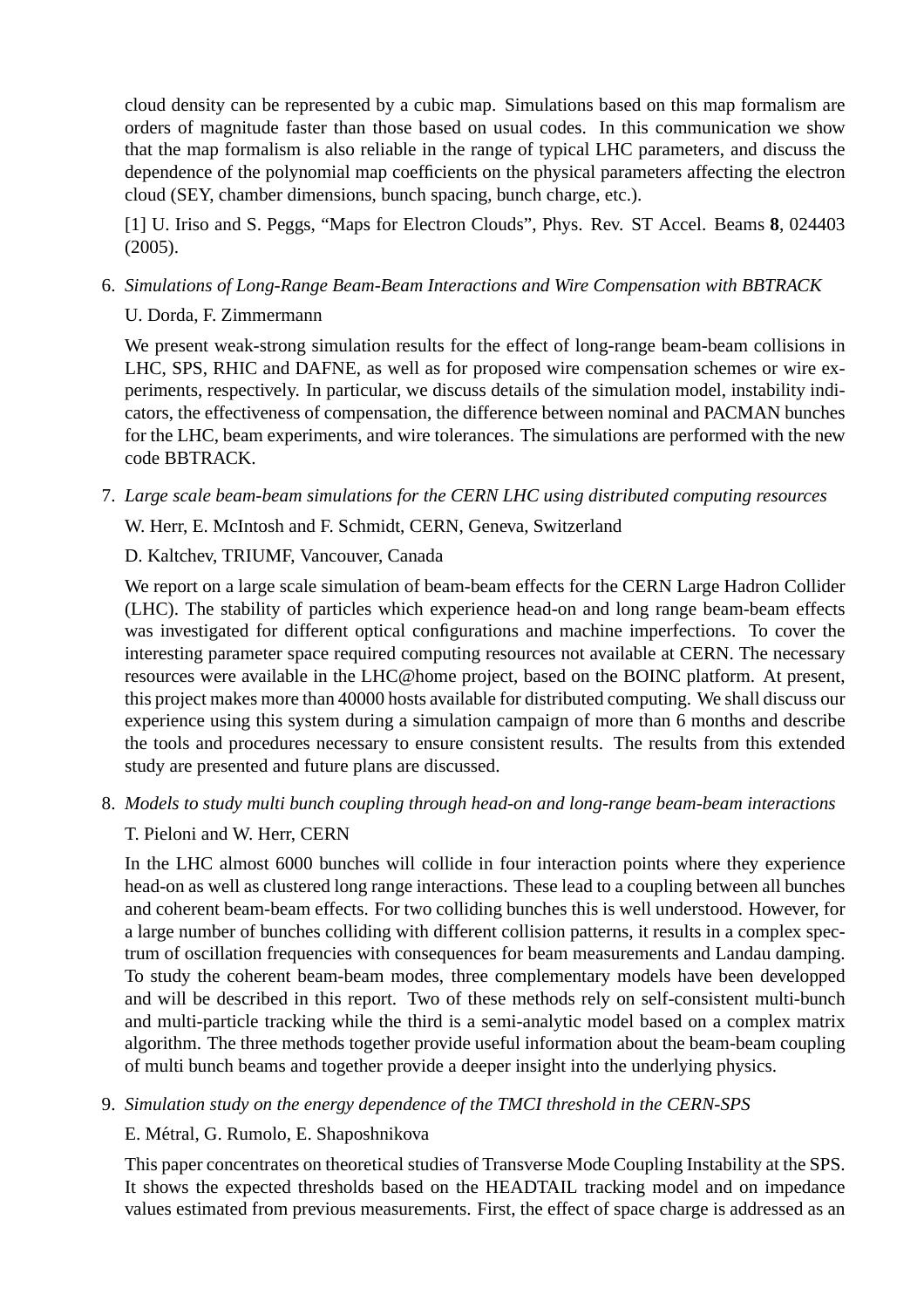important ingredient at the low energies. Subsequently, the change of TMCI threshold possibly induced by a higher injection energy into the SPS (plausible according to the upgrade studies) is investigated and a scaling law with energy is derived.

10. *Kicker impedance measurements for the future multi-turn extraction of the CERN Proton Synchrotron*

F. Caspers, M. Giovannozzi, A. Grudiev, T. Kroyer, E. Metral ´

In the context of the novel multi-turn extraction, where charged particles are trapped into stable islands in transverse phase space, the ejection of five beamlets will be performed by means of a set of three new kickers. Before installing them into the machine, a measurement campaign has been launched to evaluate the impedance of such devices. Two measurement techniques were used to try to disentangle the driving and detuning impedances. The first consists in measuring the longitudinal impedance for different transverse offsets using a single displaced wire. The sum of the transverse driving and detuning impedances is then deduced applying Panofsky-Wenzel theorem. The second uses two wires excited in opposite phase and yields the driving transverse impedance only. Finally, simulations with Ansoft HFSS, a finite-element electromagnetic simulator, have also been performed to crosscheck the measurement results, and study the effect of the finite kicker length.

11. *Time evolution of the fast vertical single-bunch instability at the CERN Super Proton Synchrotron injection*

#### G. Arduini, H. Burkhardt, E. Métral, G. Rumolo

Since 2003, high-intensity single-bunch proton beams with low longitudinal emittance and chromaticity have been affected by heavy losses after less than one synchrotron period. The effects of the impedance resonance frequency, longitudinal emittance and chromaticity on the intensity threshold were already discussed in detail in 2004, comparing analytical predictions with simulation codes. In this paper, the time evolution between injection and beam losses is our main concern. Measurements are compared to both analytical predictions and HEADTAIL simulations. A travelling-wave pattern propagating along the bunch, which is the signature of a Beam Break-Up or Transverse Mode Coupling instability, is clearly identified. The oscillating frequency, near  $\sim$  1 GHz, is in good agreement with the usual Broad-Band impedance model deduced from beambased measurements like the head-tail growth rate vs. chromaticity.

12. *Simulation study on the beneficial effect of linear coupling for the transverse mode coupling instability in the CERN Super Proton Synchrotron*

#### E. Métral and G. Rumolo

The intensity threshold of the transverse mode coupling instability in a flat vertical chamber, as in the CERN Super Proton Synchrotron, is much higher in the horizontal plane than in the vertical one. This asymmetry between the transverse planes led us to the idea that linear coupling from skew quadrupoles could be used to increase the intensity threshold. This technique is already applied, for instance, in the CERN Proton Synchrotron, where a slow head-tail horizontal instability due to the resistive-wall impedance is stabilized by linear coupling only, i.e. with neither octupoles nor feedbacks. This paper presents the results of the study of the effect of linear coupling on the transverse mode coupling instability, using the HEADTAIL simulation code.

# 13. *An Alternative Nonlinear-Collimation System for the LHC*

J. Resta Lopez, R. Assmann, A. Faus-Golfe, S. Redaelli, G. Robert-Demolaize, D. Schulte, F. Zimmermann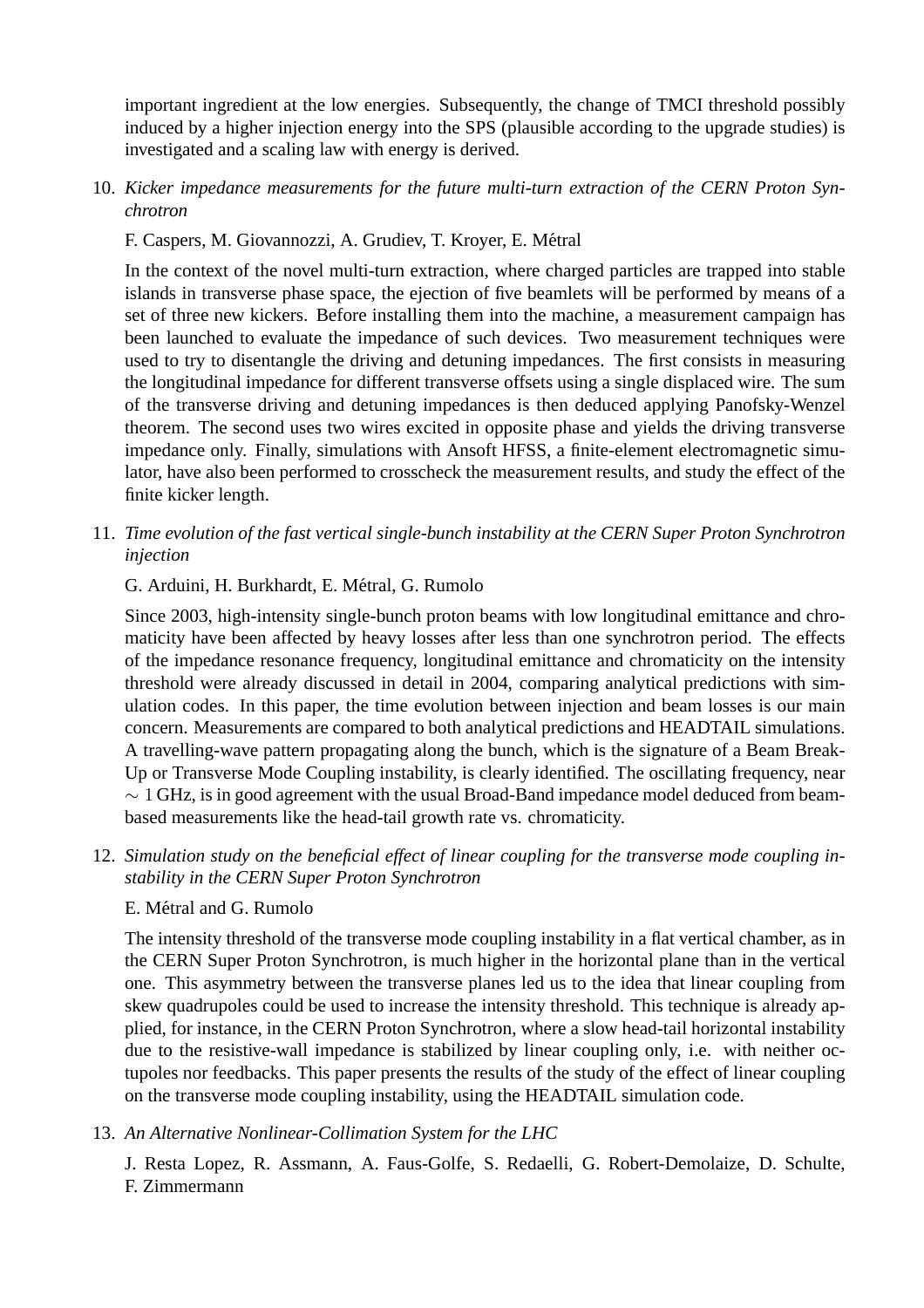The optics design of an alternative nonlinear collimation system for the LHC is presented. We discuss an optics scheme based on a single spoiler located in between a pair of skew sextupoles for betatron collimation. The nonlinear system allows opening up the collimator gaps and, thereby, reduces the collimator impedance, which presently limits the LHC beam intensity. After placing secondary absorbers at optimum locations behind the spoiler, we analyze the beam losses and calculate the cleaning efficiency from tracking studies. The results are compared with those of the conventional linear collimation system.

# 14. *First Observation of Proton Reflection from Bent Crystals*

W. Scandale (CERN), Yu. Ivanov, A. Petrunin, Gavrikov, Gelamkov, L. Lapina, V. Skorobogatov, Schetkovsky (PNPI), V.I. Baranov, Yu. Chesnokov, A. Afonin, V.T. Baranov, V. Chepegin (IHEP), V. Guidi (Ferrara)

We recently suggested using short bent crystals as primary collimators in a two stage cleaning system for hadron colliders, with the aim of providing larger impact parameters in the secondary bulk absorber, through coherent beam-halo deflection [1]. Tests with crystals a few mm long, performed with 70 GeV protons at IEHP in Protvino, showed a channeling efficiency exceeding 85%. We also observed disturbing phenomena such as dechanneling at large impact angle, insufficient bending induced by volume capture inside the crystal, multiple scattering of non-channeled protons and, for the first time, a proton flux reflected by the crystalline planes. Indeed, protons having a tangent path to the curved planes somewhere inside the crystal itself are deflected in the opposite direction with respect to the channeled particles, with an angle almost twice as large as the critical angle. This effect, up to now only predicted by computer simulations [2], produces a flux of particles in the wrong direction with respect to the absorber, which may hamper the collimation efficiency if neglected.

[1] A. Afonin et al. Phys. Rev. Lett. 87.094802 (2001)

[2] A.M. Taratin and S.A. Vorobiev, Phys. Lett. **A**119 (1987) 425

# 15. *Optics study for a possible crystal based collimation system for the LHC*

# R. Assmann and S. Redaelli, CERN

The use of bent crystals as primary collimators has been long proposed as an option to improve the cleaning efficiency of the LHC betatron and momentum collimation systems. These systems are presently based on two-stage collimation with amorphous scatterers and absorbers. Crystals are expected to help by channeling and extracting the halo particles with large angles, resulting in higher cleaning efficiency. Independent of ongoing studies for crystal qualifications (not reported here) it is important to understand the required deflection angles and the possible locations of absorbers for the LHC layout. Optics studies have been performed in order to specify required angles for various LHC beam energies and possible locations of absorbers for the deflected halo beam. A possible layout for crystal-assisted collimation at the LHC is discussed, aiming for a solution which would not change the LHC layout but would make use of existing collimator location.

16. An additional EPAC06 abstract on an *SPS Crystal Channelling Test* may be submitted for approval by R. Assmann, W. Scandale, et al. in January 2006.

# **CLIC/CTF/ILC**

17. *Efficient Collimation and Machine Protection for the Compact Linear Collider* R. Assmann, F. Zimmermann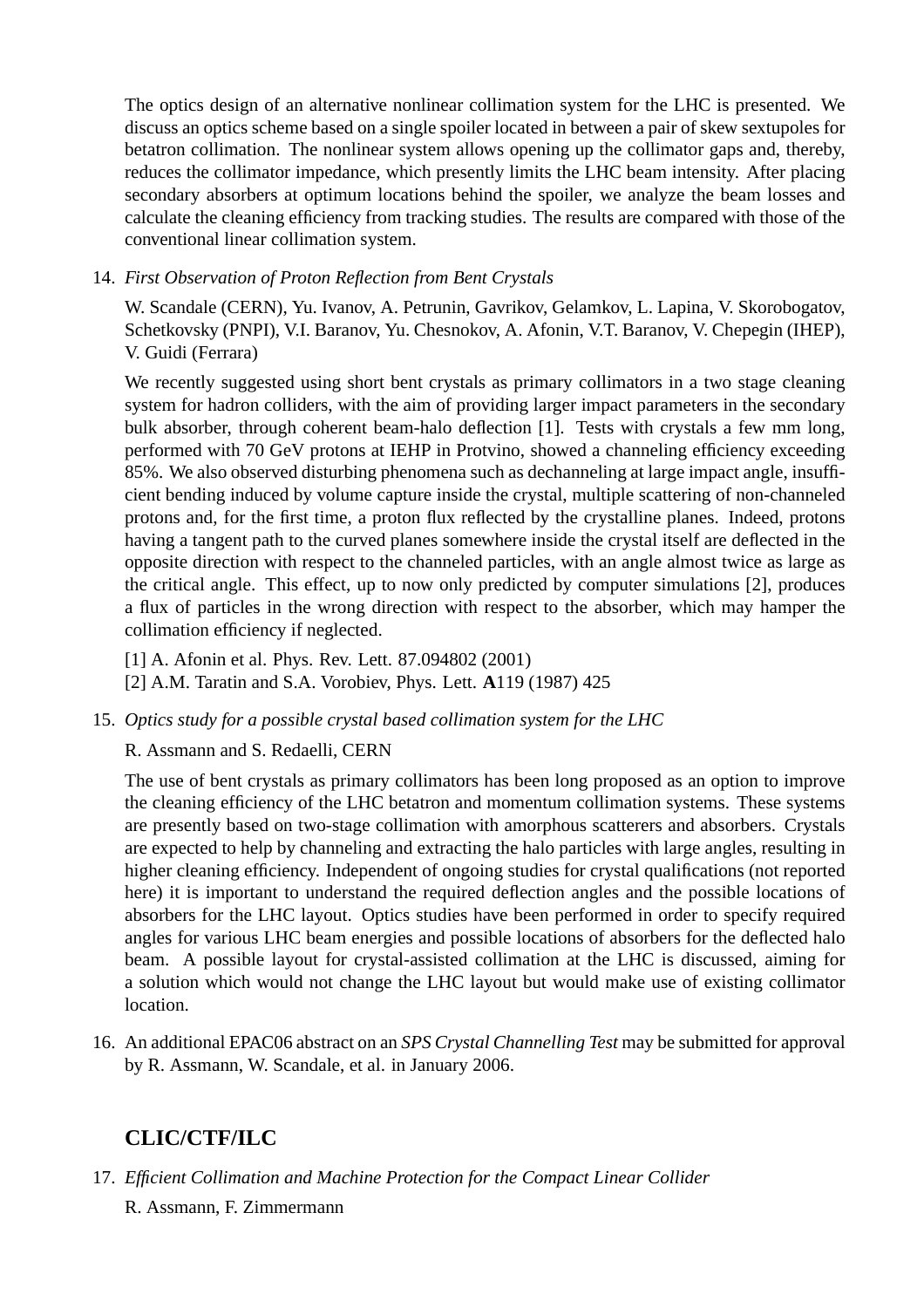We present a new approach to machine protection and collimation in CLIC, separating these two functions: If emergency dumps in the linac protect the downstream beam line against drive-beam failures, the energy collimation only needs to clean the beam tails and can be compact. Overall, the length of the beam delivery system is significantly reduced.

#### 18. *CLIC Polarized Positron Source Based on Laser Compton Scattering*

F. Zimmermann, J. Urakawa, T. Omori et al. (KEK), A. Variola. F. Zomer et al. (LAL), S. Guiducci, P. Raimondi (INFN Frascati), K. Moenig (DESY-Zeuthen), E. Bulyak, P. Gladkikh (NSC KIPT Kharkov), A. Tsunemi (Sumitomo), (Waseda U.), (Hiroshima U.), (Kyoto U.), J. Gao (IHEP Beijing), (IHEP Moscow) - 35 authors in total ("POSIPOL collaboration")

We describe the possible layout and parameters of a polarized positron source for CLIC, where the positrons are produced from polarized X-rays created by Compton scattering of a 1.3-GeV electron beam off a YAG laser. This scheme is very energy effective using high finesse laser cavities in conjunction with an electron storage ring. We point out the differences with respect to a similar system proposed for the ILC.

# 19. *Ion Effects in the Damping Rings of ILC and CLIC*

#### W. Bruns, D. Schulte, F. Zimmermann

We discuss ion trapping, rise time of the fast beam-ion instability, and the ion-induced incoherent tune shift for various incarnations of the ILC damping rings, taking into account the different regions of each ring. Analytical calculations for ion trapping are compared with results from a new simulation code.

20. *CLIC final focus studies*

R. Tomas, H.H. Braun, D. Schulte, F. Zimmermann `

The design of the CLIC final focus system is based on the local compensation scheme proposed by P. Raimondi and A. Seryi. However, there exist important chromatic aberrations that deteriorate the performance of the system. This paper studies the optimization of the final focus based on the computation of the high orders of these aberrations using MAD-X and PTC. The use of octupole doublets to reduce the size of the halo in the locations with aperture limitations is also discussed.

# 21. *Minimizing Emittance for the CLIC Damping Ring*

E. Levitchev, P. Piminov, S. Siniatkin, P. Vobly, K. Zolotarev (BINP), H.H. Braun, M. Korostelev, D. Schulte, F. Zimmermann (CERN)

The CLIC damping rings aim at unprecedented small normalized equilibrium emittances of 3.3 nm vertical and 550 nm horizontal, for a bunch charge of  $2.6 \times 10^9$  particles and an energy of 2.4 GeV. In this parameter regime the dominant emittance growth mechanism is intra-beam scattering. Intense synchrotron radiation damping from wigglers is required to counteract its effect. Here the overall optimization of the wiggler parameters is described, taking into account state-of-the-art wiggler technologies, wiggler effects on dynamic aperture, and problems of wiggler radiation absorption. Two technical solutions, one based on superconducting magnet technology the other on permanent magnets are presented. Although dynamic aperture and tolerances of this ring design remain challenging, benefits are obtained from the strong damping. Only bunches for a single machine pulse need to be stored, making injection/extraction particularly simple and limiting the synchrotron-radiation power. With a 360 m circumference the ring remains comparatively small.

22. *Beam Dynamic Studies and Emittance Optimization in the CTF3 Linac at CERN*

H.H. Braun, R. Corsini, S. Doebers, F. Tecker, P. Urschütz, CERN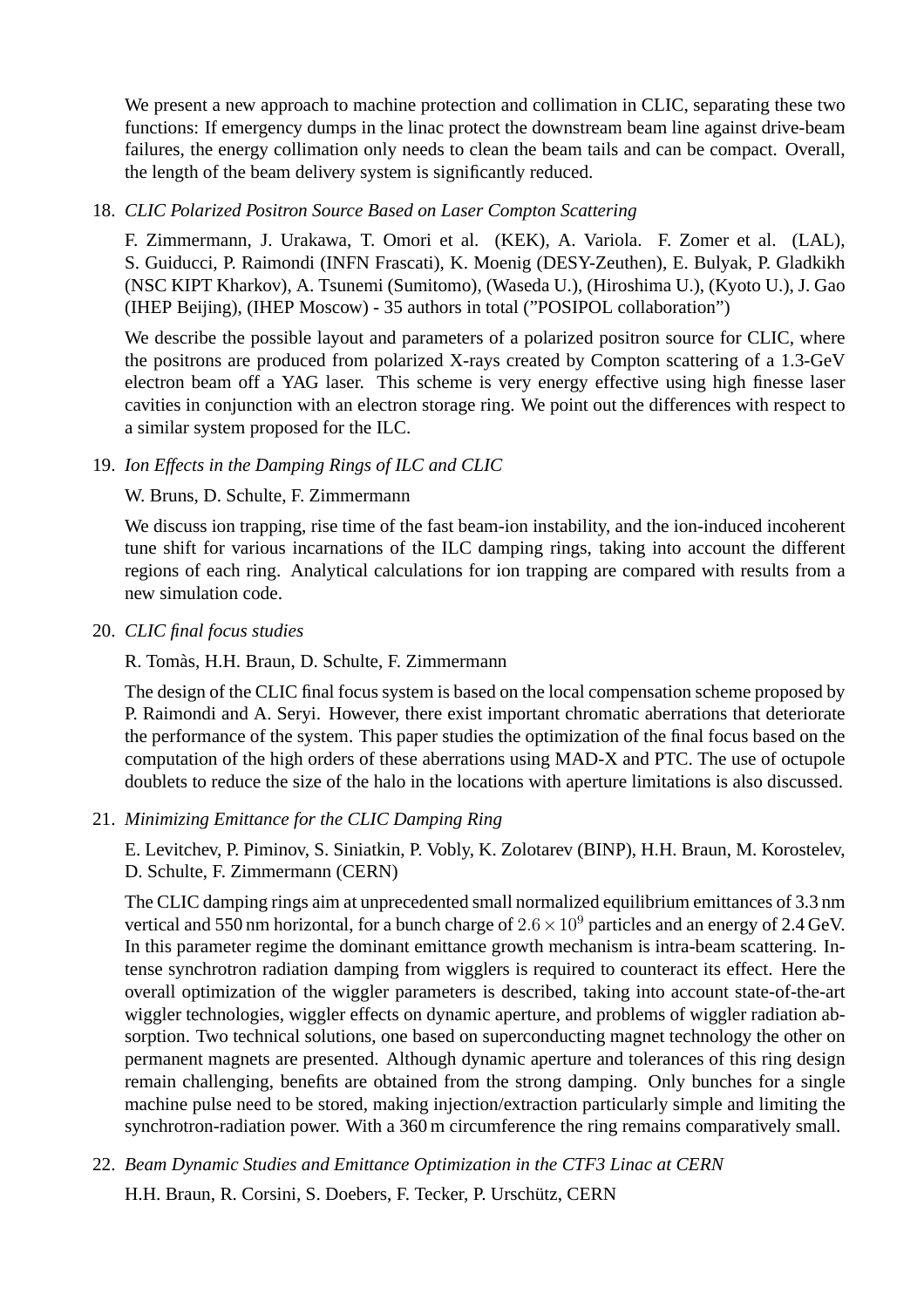Small transverse beam emittances and well known lattice functions are crucial for the 30 GHz power production in the Power Extraction and Transfer Structure and the commissioning of the delay loop at the CLIC Test Facility 3 (CTF3). Following beam dynamics simulation results, two additional solenoids were installed in the CTF3 injector in order to improve the emittance. During the run 2005 an intensive measurement campaign aiming at a detailed knowledge on Twiss parameters and beam size was launched. First results obtained by means of quadrupole scans for different modes of machine operation indicate emittances well below the nominal  $\varepsilon_{n,rms}$  =  $100 \pi$  mm mrad and a convincing agreement with PARMELA simulations.

# 23. *Correction of Vertical Dispersion and Betatron Coupling for the CLIC Damping Ring*

# M. Korostelev and F. Zimmermann

The sensitivity of the CLIC damping ring to various kinds of alignment errors have been studied. Without any correction, fairly small vertical misalignments of the quadrupoles and, in particular, the sextupoles, introduce unacceptable distortions of the closed orbit as well as intolerable spurious vertical dispersion and coupling due to the strong focusing optics of the damping ring. A sophisticated beam-based correction scheme has been developed to bring the design target emittances and the dynamic aperture back to the ideal value. The correction using dipolar correctors and several skew quadrupole correctors allows a minimization of the closed-orbit distortion, the cross-talk between vertical and horizontal closed orbits, the residual vertical dispersion and the betatron coupling.

# 24. *Effects of wake fields in the CLIC BDS*

# G. Rumolo, D. Schulte

The wake fields due to collimators in the Beam Delivery System of CLIC are modeled using a conventional approach. According to the chosen ranges of parameters, differences in the transverse kicks due to both the geometric and resistive wall components for different regimes are highlighted (inductive or diffractive for the geometric wake fields, short- or long-range, ac or dc for the resistive wall wake fields). A module for particle tracking along the BDS including the effect of wake fields has been introduced in PLACET and first tracking results are shown.

# 25. *Recent Improvements of PLACET*

A. Latina\*, H. Burkhardt, P. Eliasson, L. Neukermans, J. Resta Lopez, G. Rumolo, D. Schulte, R. Tomas`

The tracking code PLACET is used to simulate the beam transport in linear colliders from the damping ring to the interaction point and beyond. Recent improvements of the code are presented. They include the possibility to simulate bunch compressors and to use parallel computer systems.

# 26. *Simulation of Main Linac Tuning Bumps in the Presence of Noise*

# P. Eliasson\*, D. Schulte

Previous simulations for CLIC and ILC have shown that the use of emittance tuning bumps as a complement to beam-based alignment is very effective to reduce emittance growth caused by static imperfections. Dynamic imperfections, e.g. RF phase jitter and ground motion, which can only be corrected by feedback, may however complicate the emittance tuning. The interaction between the feedback systems and the tuning bumps has been investigated and the impact of dynamic imperfections on the static correction using emittance tuning bumps has been evaluated.

# 27. *Halo and Tail Generation Studies for Linear Colliders*

L. Neukermans\*, H. Burkhardt (CERN)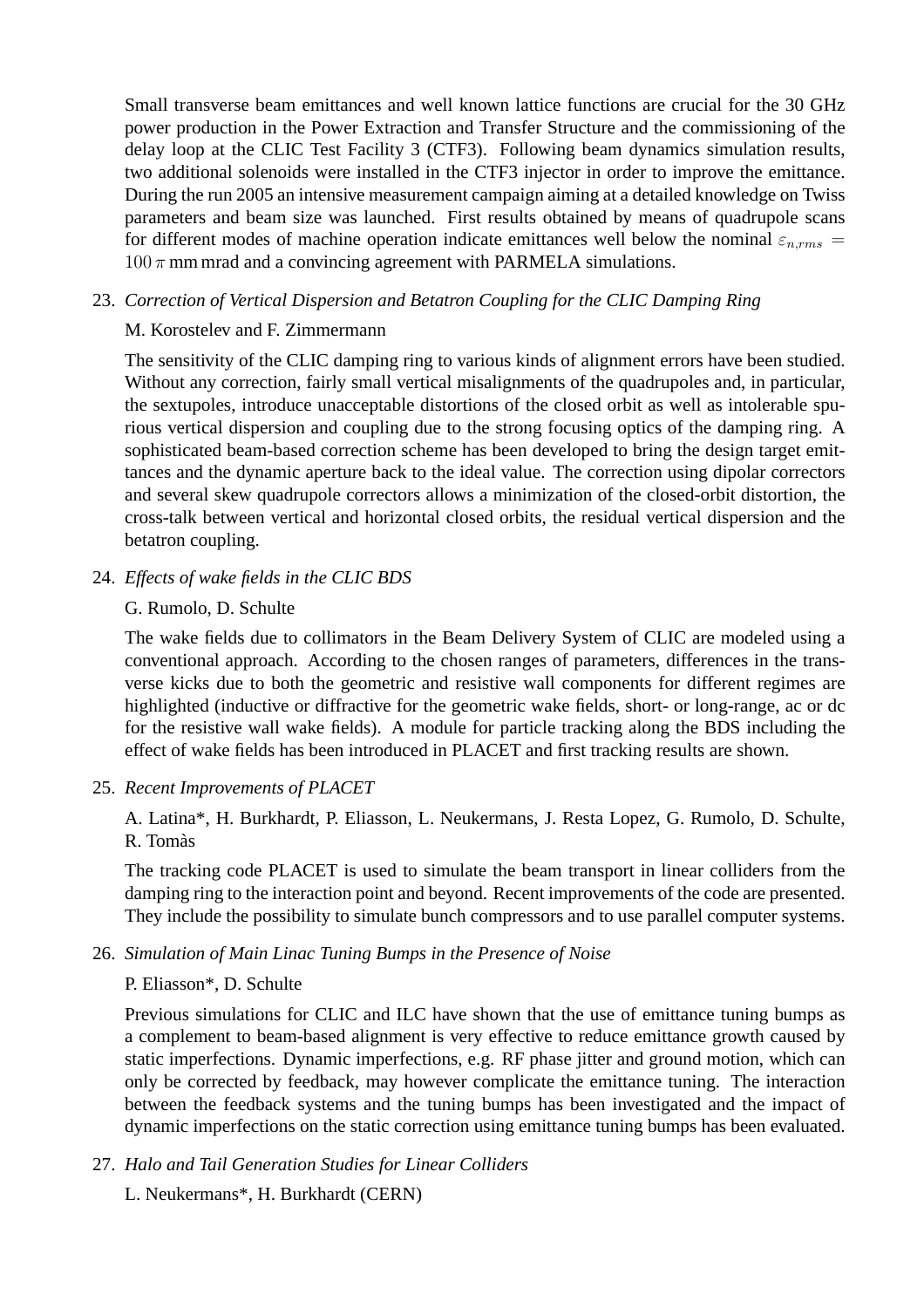Halo particles in linear colliders can result in significant losses and serious backgrounds which may reduce the overall performance. We present a study of various halo generation processes with numerical estimates. The aim is to allow to predict and minimize the halo throughout the accelerator chain including the final focus up to the experimental detectors. We include estimates for the planned CLIC beam line.

#### 28. *Luminosity Tuning at the Interaction Point*

#### P. Eliasson, M. Korostelev\*, D. Schulte, F. Zimmermann

Minimisation of the emittance in a linear collider is not enough to achieve optimal performance, i.e. maximum luminosity. For optimisation of the luminosity, tuning of collision parameters, such as offset, angle, waist, etc., is needed and a fast and reliable tuning signal required. In this paper tuning knobs are presented and their optimisation using beamstrahlung as a tuning signal is studied.

#### 29. *A Code to Simulate Collective Effect of Electrons and Ions*

#### W. Bruns\*, D. Schulte, F. Zimmermann

A new code for computing multiple effects of slowly moving charges is being developed. The basic method is electrostatic Particle in Cell. The underlying grid is rectangular and locally homogeneous. At regions of interest, eg where the beam is, or near material boundaries, the mesh is refined recursively. The motion of the macroparticles is integrated with an adapted time step. Fast particles are treated with a smaller time step, and particles in regions of fine grids are also treated with a fine time step. The position of collision of particles with material boundaries are accurately resolved. Secondary particles are then created according to user specified yield functions.

#### 30. *Progress on the CTF3-TBL*

# E. Adli, G. Rumolo, D. Schulte, I. Syratchev

In CLIC, the RF power to accelerate the main beam is produced by decelerating a drive beam. The test beamline (TBL) of CTF3 aims at demonstrating the stable deceleration of this drive beam. It will allow to benchmark the computer codes used for the decelarator design. Different options of this experimental beam line are discussed.

# 31. *Implications of a Curved Tunnel for the Main Linac of CLIC*

# A. Latina\*, P. Eliasson, D. Schulte

Preliminary studies of a linac that follows the earth curvature are presented for the CLIC main linac. The curvature of the tunnel is modeled in a realistic way by use of geometry changing elements. The emittance preservation is studied for a perfect machine as well as taking into account imperfections. Results for a curved linac are compared with those for a laser-straight machine.

# 32. *Study of an ILC Main Linac that Follows the Earth Curvature*

P. Eliasson, A. Latina, F. Poirier, D. Schulte, N. Walker

In the base line configuration, the tunnel of the ILC will follow the earth curvature. The emittance growth in a curved main linac has been studied including static and dynamic imperfections. These include effects due to current ripples in the power supplies of the steering coils, the impact of the beam position monitors and beam energy errors.

33. *Studies on Failure Modes in ILC*

P. Eliasson, A. Latina, F. Poirier, D. Schulte, N. Walker